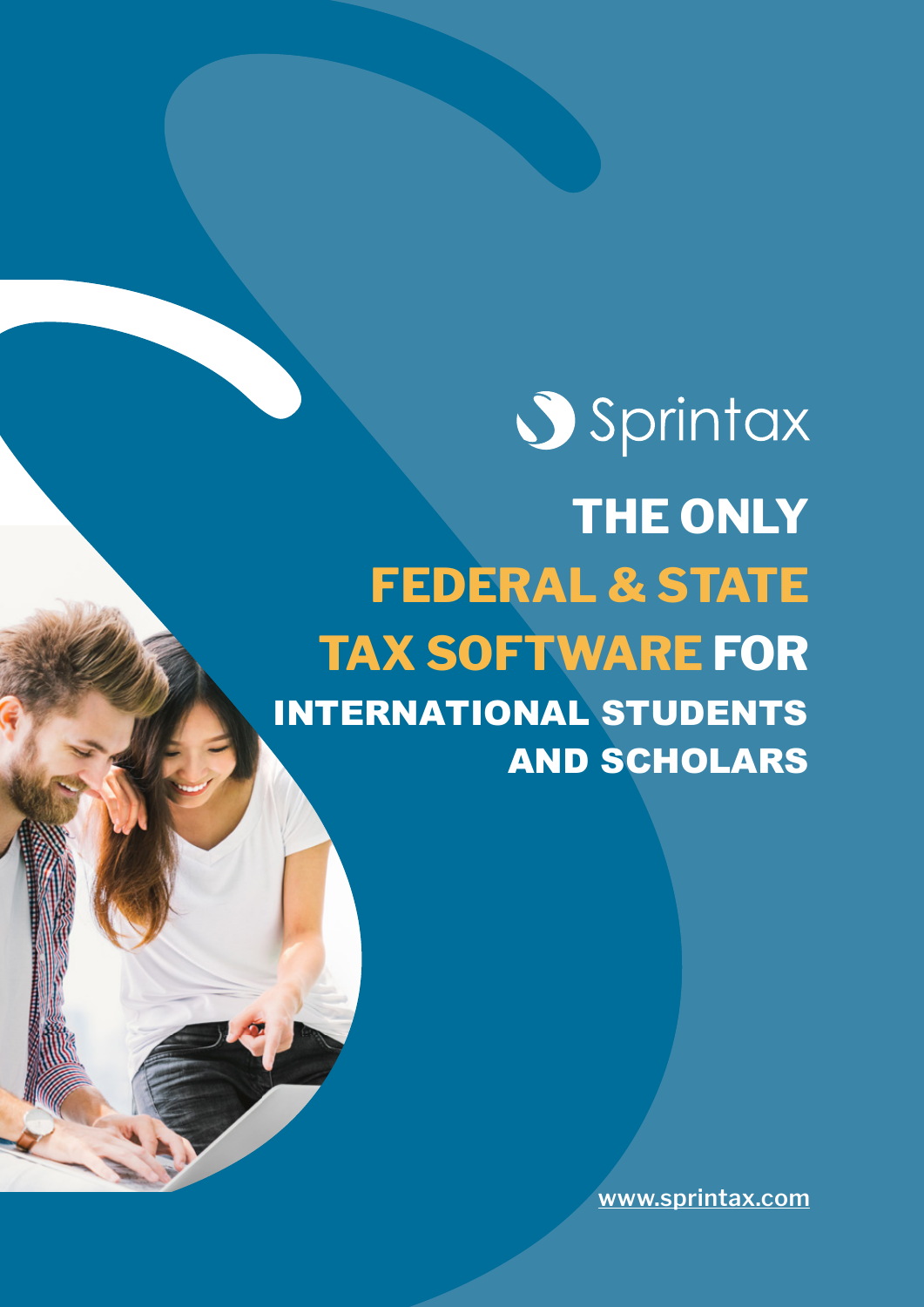

Sprintax is the only online self-preparation software that will guide you through each part of the tax preparation process.



# **How do I get started with Sprintax?**

# **STEP 1**



Create a Sprintax account or login to your existing account (if you already have one)

# **STEP 2**



Answer some simple questions

# **STEP 3**



If you have received an access code or Sprintax discount code, enter it in the "review your order" section



Most State tax return(s) are available for download immediately but some are processed by the team. Please allow 3 days

### **STEP 4 STEP 6 STEP 5**



Download and print your tax form(s)



Sign and send the forms to the relevant tax department as per the instructions provided in the return pack